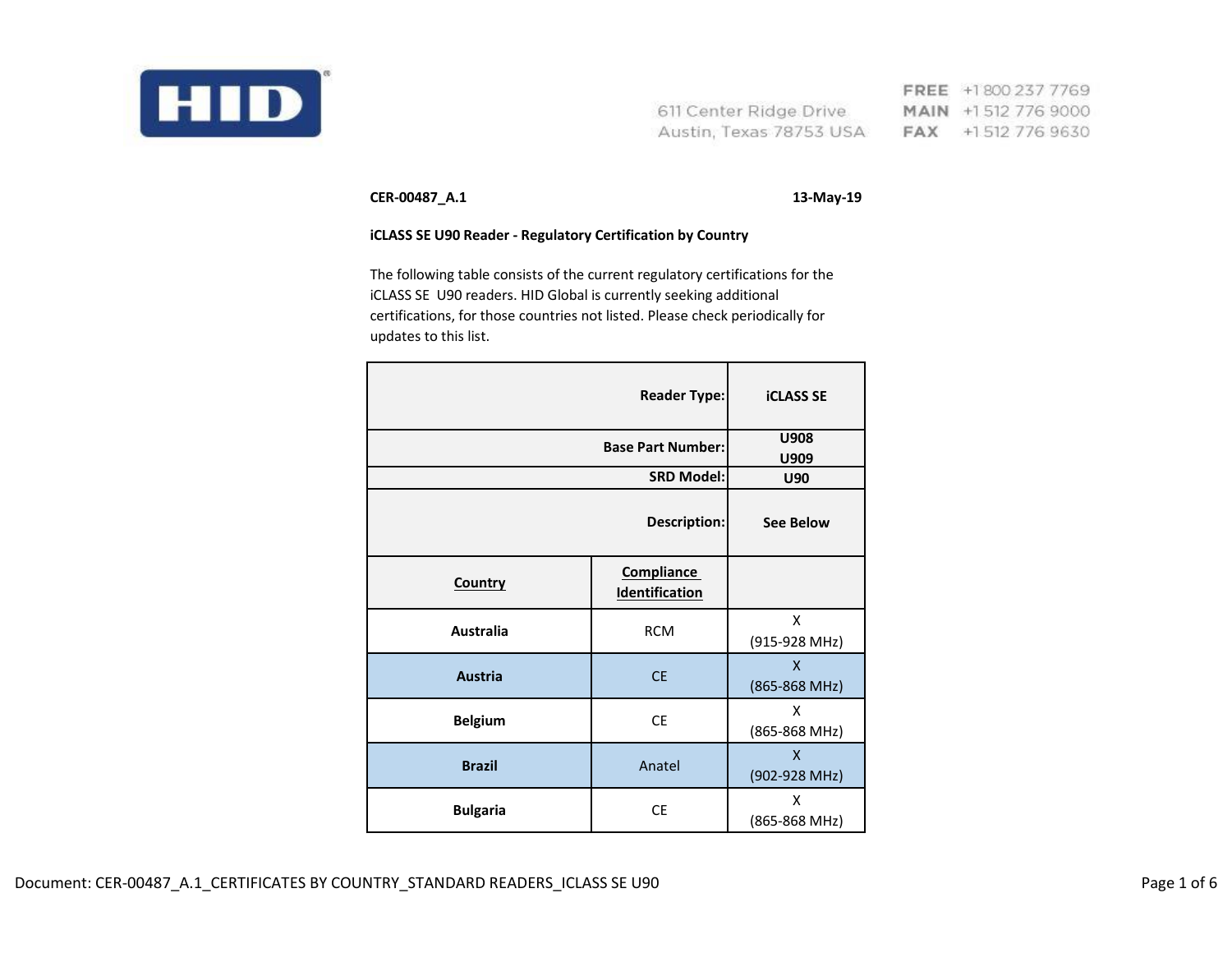

|                       | <b>Reader Type:</b>                 | <b>iCLASS SE</b>                           |
|-----------------------|-------------------------------------|--------------------------------------------|
|                       | <b>Base Part Number:</b>            | U908<br>U909                               |
|                       | <b>SRD Model:</b>                   | U90                                        |
|                       | Description:                        | <b>See Below</b>                           |
| <b>Country</b>        | <b>Compliance</b><br>Identification |                                            |
| Canada                | IC                                  | $\boldsymbol{\mathsf{X}}$<br>(902-928 MHz) |
| China                 | <b>SRRC</b>                         | Χ<br>(921-924 MHz)                         |
| Colombia              | <b>FCC</b>                          | $\mathsf{x}$<br>(902-928 MHz)              |
| Croatia               | <b>CE</b>                           | X<br>(865-868 MHz)                         |
| <b>Cyprus</b>         | <b>CE</b>                           | $\mathsf{x}$<br>(865-868 MHz)              |
| <b>Czech Republic</b> | <b>CE</b>                           | X<br>(865-868 MHz)                         |
| <b>Denmark</b>        | <b>CE</b>                           | $\mathsf{x}$<br>(865-868 MHz)              |
| Estonia               | <b>CE</b>                           | X<br>(865-868 MHz)                         |
| <b>Finland</b>        | <b>CE</b>                           | $\overline{\mathsf{X}}$<br>(865-868 MHz)   |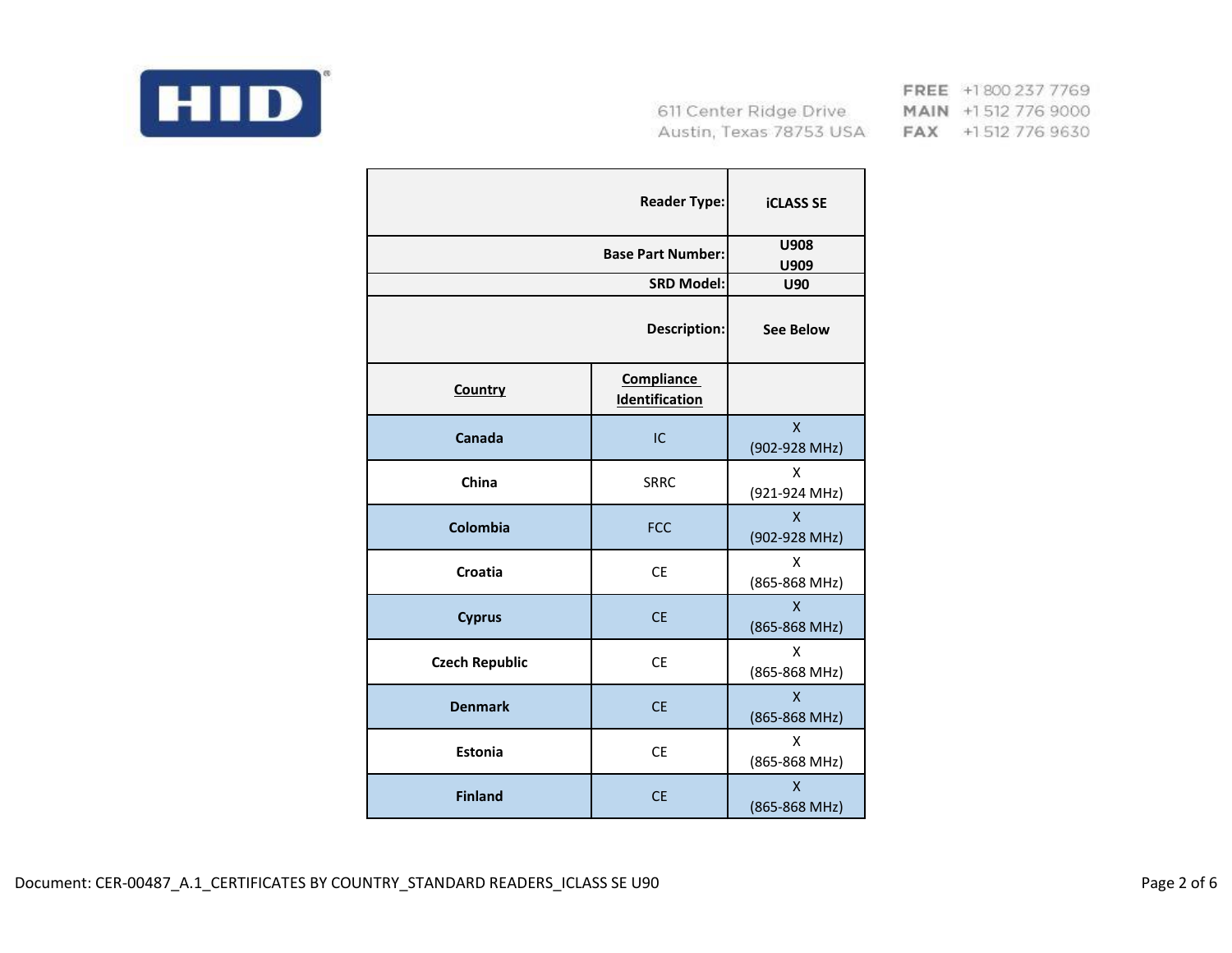

|                | <b>Reader Type:</b>                 | <b>iCLASS SE</b>                         |
|----------------|-------------------------------------|------------------------------------------|
|                | <b>Base Part Number:</b>            | U908<br>U909                             |
|                | <b>SRD Model:</b>                   | <b>U90</b>                               |
|                | <b>Description:</b>                 | <b>See Below</b>                         |
| <b>Country</b> | <b>Compliance</b><br>Identification |                                          |
| <b>France</b>  | <b>CE</b>                           | X<br>(865-868 MHz)                       |
| Germany        | <b>CE</b>                           | $\mathsf{x}$<br>(865-868 MHz)            |
| Greece         | <b>CE</b>                           | X<br>(865-868 MHz)                       |
| <b>Hungary</b> | <b>CE</b>                           | $\overline{\mathsf{x}}$<br>(865-868 MHz) |
| Iceland        | <b>CE</b>                           | X<br>(865-868 MHz)                       |
| India          | <b>WPC</b>                          | $\mathsf{x}$<br>(865-868 MHz)            |
| <b>Ireland</b> | <b>CE</b>                           | X<br>(865-868 MHz)                       |
| <b>Israel</b>  | <b>MOC</b>                          | $\mathsf{x}$<br>(865-868 MHz)            |
| Italy          | <b>CE</b>                           | X<br>(865-868 MHz)                       |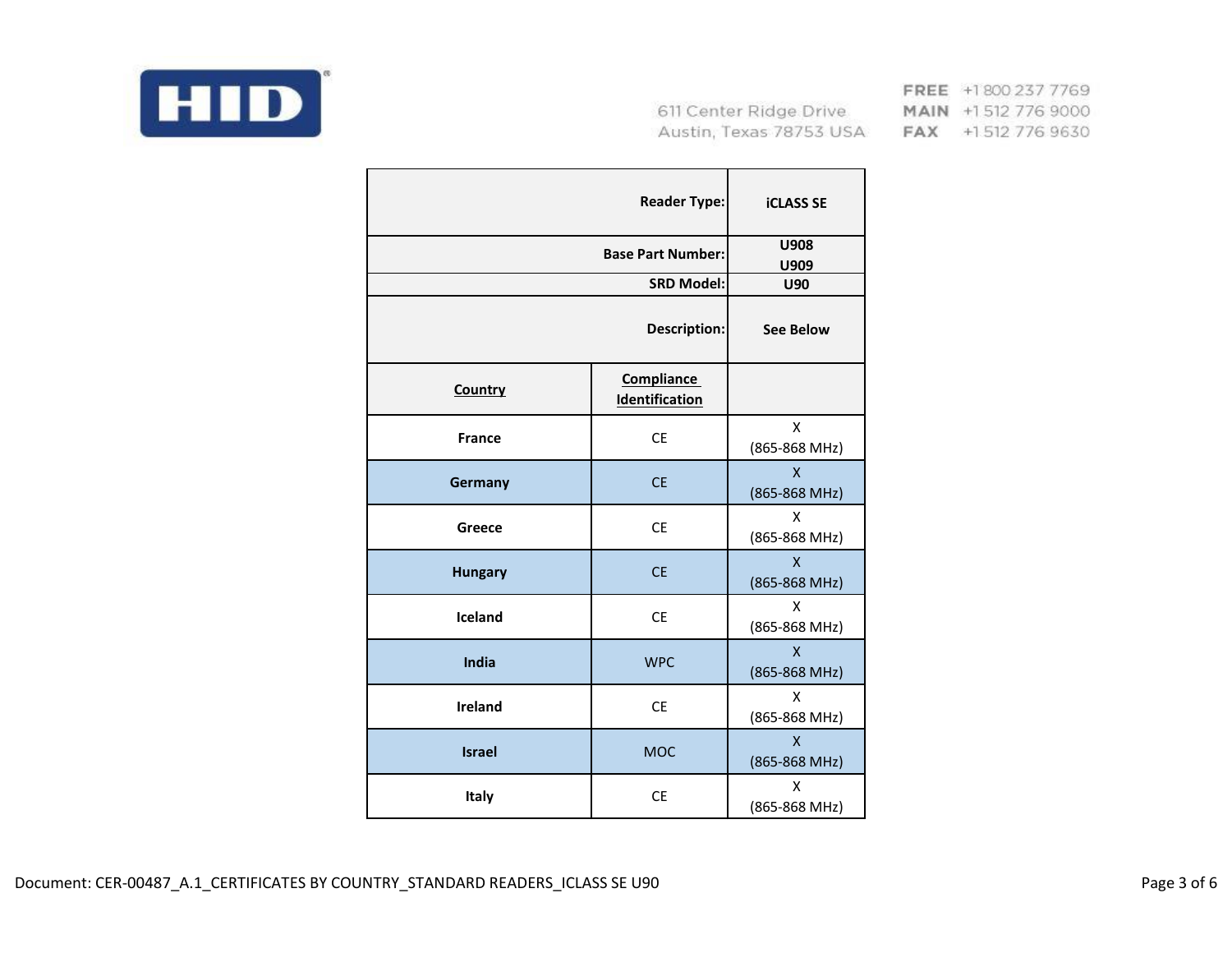

|                    | <b>Reader Type:</b>                        | <b>iCLASS SE</b>                         |
|--------------------|--------------------------------------------|------------------------------------------|
|                    | <b>Base Part Number:</b>                   | U908<br>U909                             |
|                    | <b>SRD Model:</b>                          | <b>U90</b>                               |
|                    | Description:                               | <b>See Below</b>                         |
| <b>Country</b>     | <b>Compliance</b><br><b>Identification</b> |                                          |
| <b>Korea</b>       | KCC                                        | X                                        |
| Latvia             | <b>CE</b>                                  | X<br>(865-868 MHz)                       |
| Lithuania          | <b>CE</b>                                  | $\pmb{\mathsf{X}}$<br>(865-868 MHz)      |
| Luxembourg         | <b>CE</b>                                  | X<br>(865-868 MHz)                       |
| <b>Malta</b>       | <b>CE</b>                                  | $\mathsf{x}$<br>(865-868 MHz)            |
| <b>Mexico</b>      | NOM/NYCE/IFTEL                             | X<br>(902-928 MHz)                       |
| <b>Netherlands</b> | <b>CE</b>                                  | $\overline{\mathsf{x}}$<br>(865-868 MHz) |
| <b>New Zealand</b> | <b>RCM</b>                                 | X<br>(921.5-928 MHz)                     |
| <b>Norway</b>      | <b>CE</b>                                  | $\mathsf{x}$<br>(865-868 MHz)            |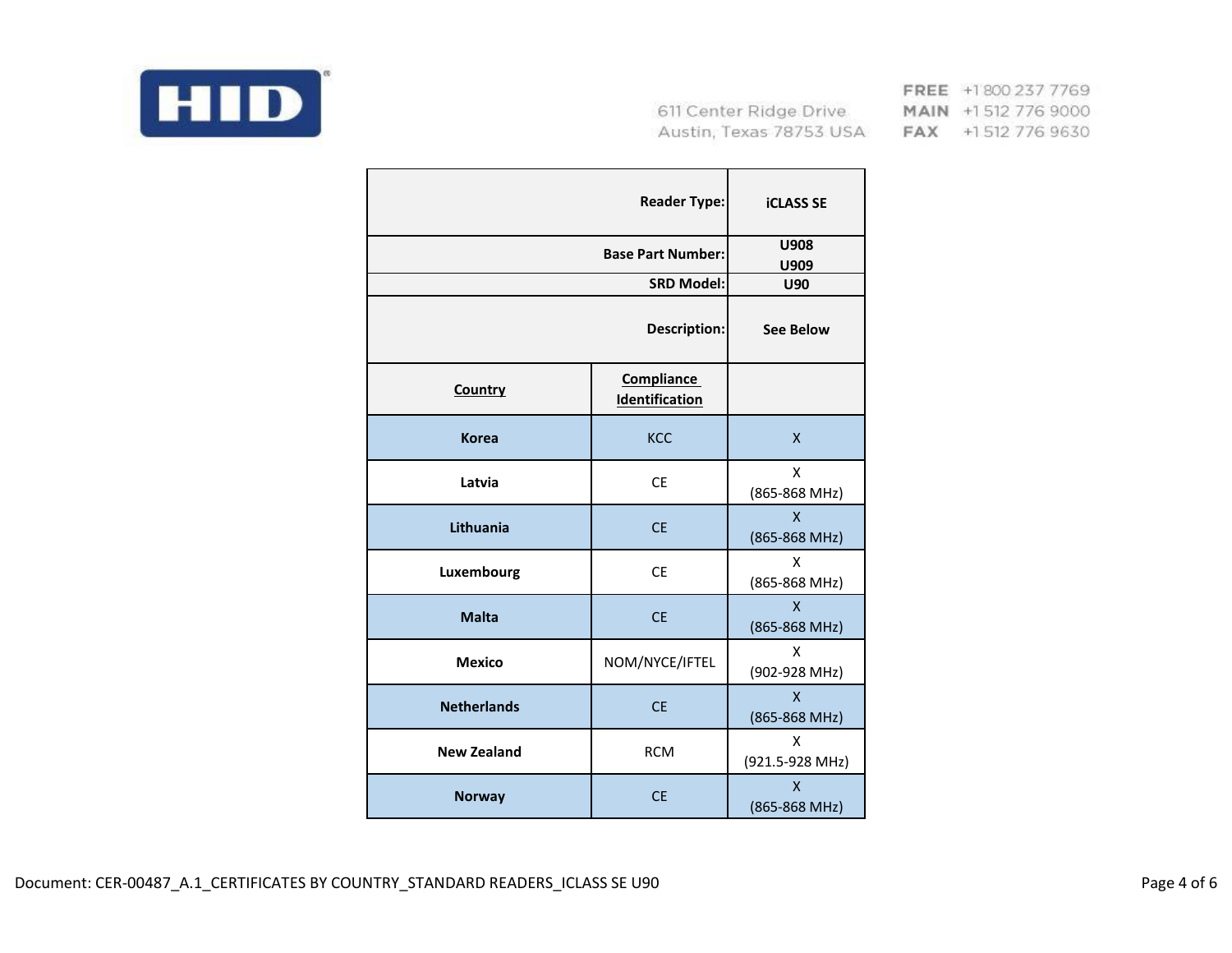

|                    | <b>Reader Type:</b>                 | <b>iCLASS SE</b>                           |
|--------------------|-------------------------------------|--------------------------------------------|
|                    | <b>Base Part Number:</b>            | U908<br>U909                               |
|                    | <b>SRD Model:</b>                   | U90                                        |
|                    | Description:                        | <b>See Below</b>                           |
| Country            | <b>Compliance</b><br>Identification |                                            |
| Poland             | <b>CE</b>                           | X<br>(865-868 MHz)                         |
| Portugal           | <b>CE</b>                           | $\mathsf{x}$<br>(865-868 MHz)              |
| <b>Puerto Rico</b> | <b>FCC</b>                          | X<br>(902-928 MHz)                         |
| <b>Romania</b>     | <b>CE</b>                           | $\overline{\mathsf{X}}$<br>(865-868 MHz)   |
| Slovakia           | <b>CE</b>                           | X<br>(865-868 MHz)                         |
| Slovenia           | <b>CE</b>                           | $\mathsf{x}$<br>(865-868 MHz)              |
| <b>Spain</b>       | <b>CE</b>                           | Χ<br>(865-868 MHz)                         |
| Sweden             | <b>CE</b>                           | $\boldsymbol{\mathsf{X}}$<br>(865-868 MHz) |
| <b>UAE</b>         | <b>TRA</b>                          | X<br>(865-868 MHz)                         |